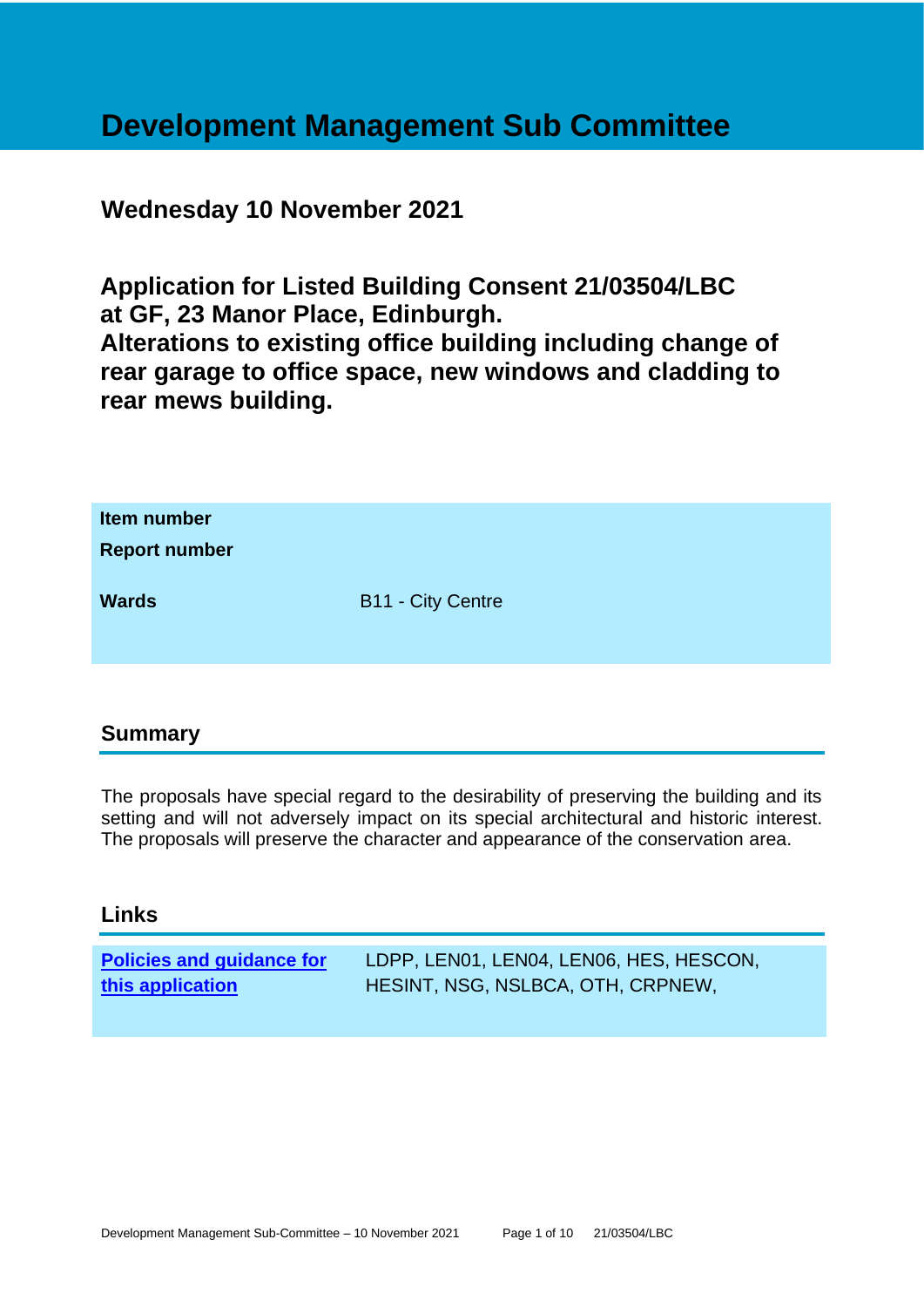# **Report**

**Application for Listed Building Consent 21/03504/LBC at GF, 23 Manor Place, Edinburgh.**

**Alterations to existing office building including change of rear garage to office space, new windows and cladding to rear mews building.**

## **Recommendations**

**1.1** It is recommended that this application be Granted subject to the details below.

## **Background**

#### **2.1 Site description**

The property is a mid-terraced Georgian townhouse in the West End, built in 1825-35 by Robert Brown. It forms part of a category A listed terrace listed on 14.12.1970 ref.29297. It has a large, flat roofed, two storey, linked extension at the rear of the property. This extension fronts onto William Street North West Lane.

It is situated within the Edinburgh World Heritage Site. This application site is located within the New Town Conservation Area.

#### **2.2 Site History**

24 March 2021 - Listed building consent and planning permission withdrawn for the change of use from office to a private members' club with accommodation. Internal and external alterations proposed - (Application reference 21/00508/LBC, 21/00509/FUL)

#### **Main report**

#### **3.1 Description of the Proposal**

The application is for internal and external alterations. The proposed changes include:

#### Mews

- − Alteration to the lower ground floor garages to form an office
- − Replace garage doors with new aluminium window and doors
- − Remove existing windows and replace with aluminium windows
- − New sandstone ashlar cladding over the existing east elevation (Mews) wall
- − Open up previous rooflights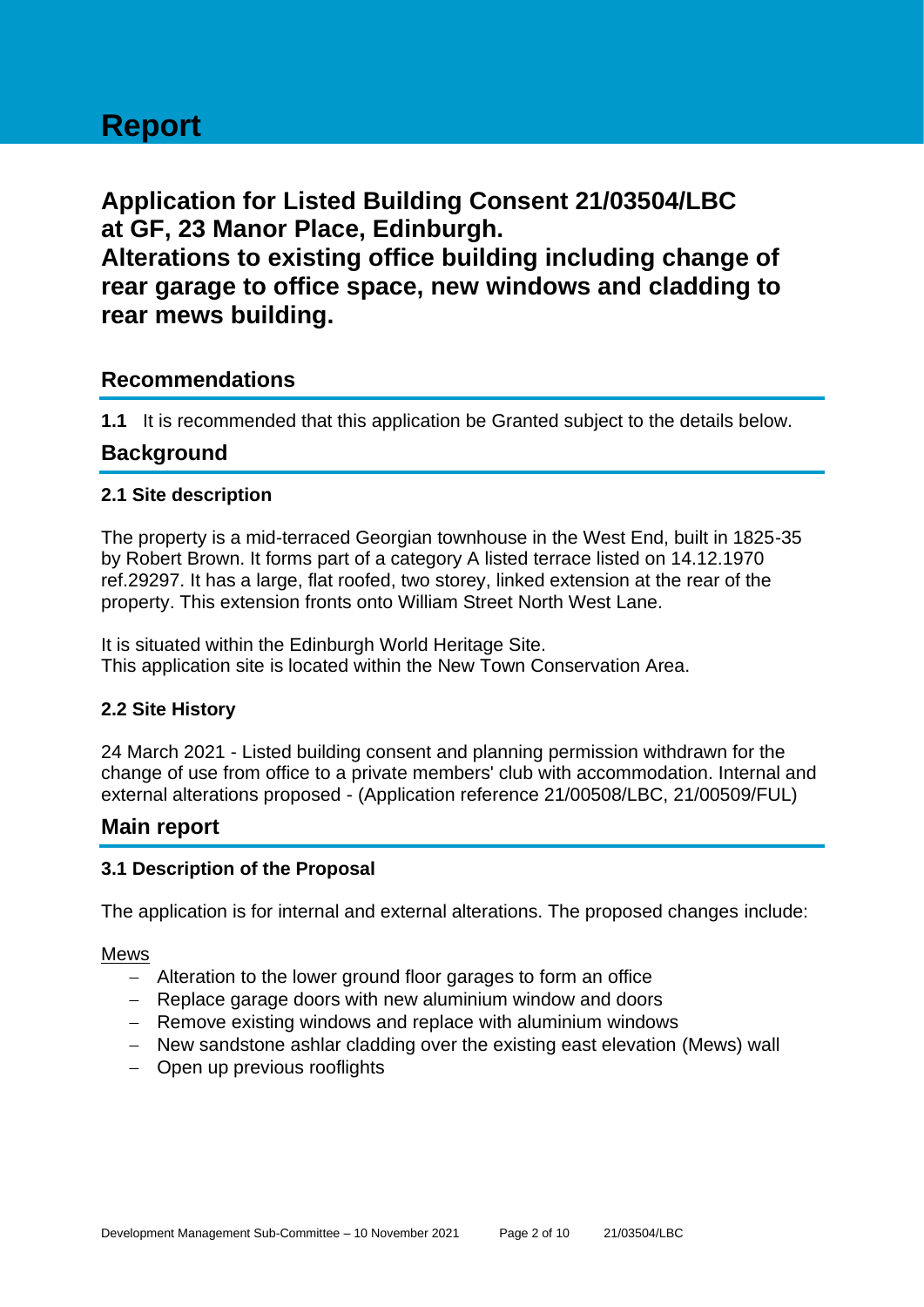#### Lower Ground Floor

- − Convert WC to form two shower rooms
- − Alterations to remove changing room and replace with WC
- − Take down wall to enlarge gym
- − Form opening to connect the two buildings

#### Ground Floor

- − Remove wall and ramp up floor to provide level access
- − Remove existing toilets and fit new accessible WC

#### First Floor

− Form new slapping between breakout space/lounge and meeting room

#### Second Floor

- − Add rooflight to front elevation
- − Rear office to be converted to WCs

#### **3.2 Determining Issues**

Section 14 of the Planning (Listed Buildings and Conservation Areas) (Scotland) Act 1997 states - In considering whether to grant consent, special regard must be had to the desirability of preserving the building or its setting or any features of special architectural or historic interest which it possesses. For the purposes of this issue, preserve, in relation to the building, means preserve it either in its existing state or subject only to such alterations or extensions as can be carried out without serious detriment to its character.

Section 64 of the Planning (Listed Buildings and Conservation Areas) (Scotland) Act 1997 states - special attention shall be paid to the desirability of preserving or enhancing the character or appearance of the conservation area.

In determining applications for listed building consent, the Development Plan is not a statutory test. However the policies of the Local Development Plan (LDP) inform the assessment of the proposals and are a material consideration.

#### **3.3 Assessment**

To address these determining issues, the Committee needs to consider whether:

- (a) the proposals will adversely affect the character of the listed building;
- (b) the proposal will have any adverse impact on the character and appearance of the conservation area;
- (c) any impacts on equalities or human rights are acceptable and
- (d) comments raised have been addressed.
- a) Character of Listed Building

The Historic Environment Policy for Scotland (HEPS) outlines how to apply a collective duty of care whenever a decision in the planning system will affect the historic environment. There are three key areas which define how the historic environment should be understood, recognised and managed to support participation and positive outcomes, including "Managing Change" under policies HEP2, HEP3 and HEP4.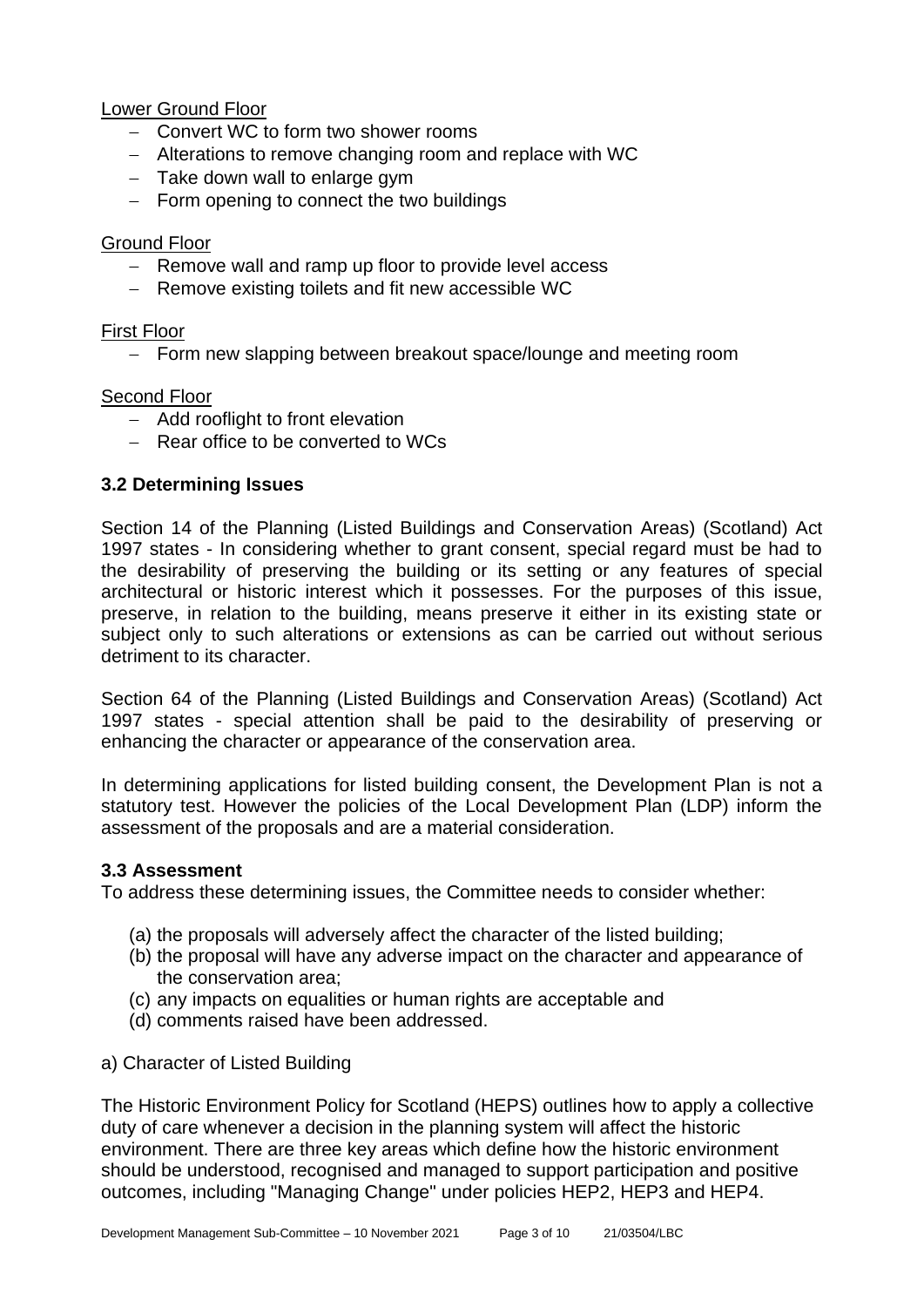The Guidance on Listed Buildings and Conservation Areas presumes against any alterations that would seriously detract from the character of the listed building.

The existing rear extension is a two-storey modern structure that forms an unsympathetic addition to the area. The extension does not enhance the character of the listed building and forms an incongruous addition to the rear elevation.

The alterations to the rear propose aluminium framed windows, a new glazed entrance, the re-opening of previous rooflights and new cladding to the William Street North West Lane elevation. The cladding is to be finished in sandstone ashlar with darker sandstone edge details. Conditions have been attached to secure the type and form of the new stone and the type of rooflights to ensure the character of the building is not adversely affected. The proposed materials are high quality and would form a contemporary addition to the rear elevation of the building. It would be clearly read as a modern intervention within the building's historical narrative and would be a significant improvement on the character of the existing rear extension.

The proposed internal alterations would impact areas of secondary importance and would not result in any adverse effect to architectural or historic features. The proposed alterations do not involve works to internal spaces of significance or architectural merit; the rooms on the first floor are plainly decorated and the proposed opening between the meeting room and breakout space would not adversely affect the appreciation of the building's plan form.

The addition of a rooflight to the building's front elevation would have no adverse effect on its character.

The works would not adversely affect the historical or architectural character of the building and are acceptable.

Historic Environment Scotland has no objections to the proposals.

b) Character and Appearance of Conservation Area

The New Town Conservation Area Character Appraisal summary states that the area is typified by the formal plan layout, spacious stone-built terraces, broad streets and an overall classical elegance. The buildings are of a generally consistent three storey and basement scale, with some four-storey corner and central pavilions.

The addition of a conservation rooflight to the front elevation of the building would follow the fenestration pattern of the Georgian building and would create a symmetrical addition to the elevation. The new rooflight would not be directly visible from the immediate streetscape and would not detract from the character of the conservation area.

The external alterations proposed to the rear would be restricted to the non-original two-storey extension facing towards William Street North West Lane. The structure is of little architectural and historical merit and does not positively contribute to the character of the conservation area. The alterations to the façade would use sandstone ashlar with darker sandstone edge details and would introduce a modern and high-quality elevation that would in turn enhance the character of the existing structure.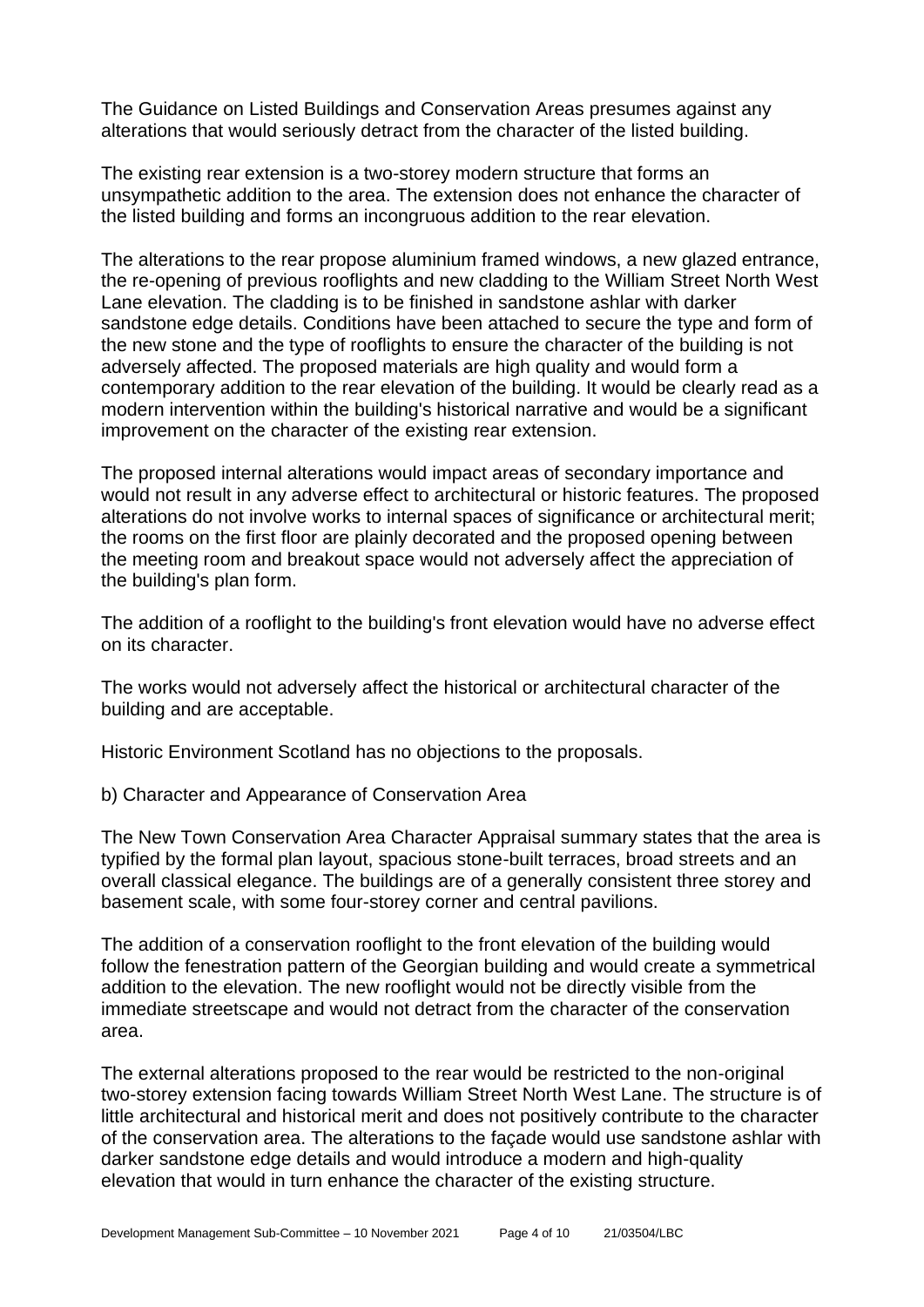The proposed design and use of high-quality materials would provide a distinct and sympathetic contrast with the simple detailing of the Georgian architecture of the surrounding historic properties.

The proposal would not have a detrimental effect on the character or appearance of the New Town Conservation Area or the Edinburgh World Heritage Site and complies with LDP Policy Env 6 (Conservation Areas - Development).

c) Equalities and Human Rights

The application has been assessed and has no impact in terms of equalities or human rights.

#### d) Comments

The proposal attracted 25 letters of objection. The main material points raised were:

Material Objections:

- − The design is incongruous this has been addressed in section 3.3 (a).
- − The materials are inappropriate this has been addressed in section 3.3 (a).
- − Undermines the value of the World Heritage Site and Conservation Area this has been addressed in section 3.3 (b).

The main non-material points raised were:

- − Traffic; this is not a material consideration in terms of a Listed Building assessment.
- − Anti-social behaviour; this is not a material consideration in terms of a Listed Building assessment.
- − Smoking; this is not a material consideration in terms of a Listed Building assessment.
- − Precedent; this is not a material consideration.
- − Waste/recycling; this is not a material consideration in terms of a Listed Building assessment.
- − Privacy; this is not a material consideration in terms of a Listed Building assessment.

It is recommended that this application be Granted subject to the details below.

#### **3.4 Conditions/reasons/informatives Conditions**: -

- 1. The main walling shall be laid in fine grained yellow/pink Cop Crag sandstone and Elswick grey for the edge band.
- 2. Details of the new rooflights to be installed within the rear extension shall be submitted for approval by the Planning Authority prior to the commencement of works.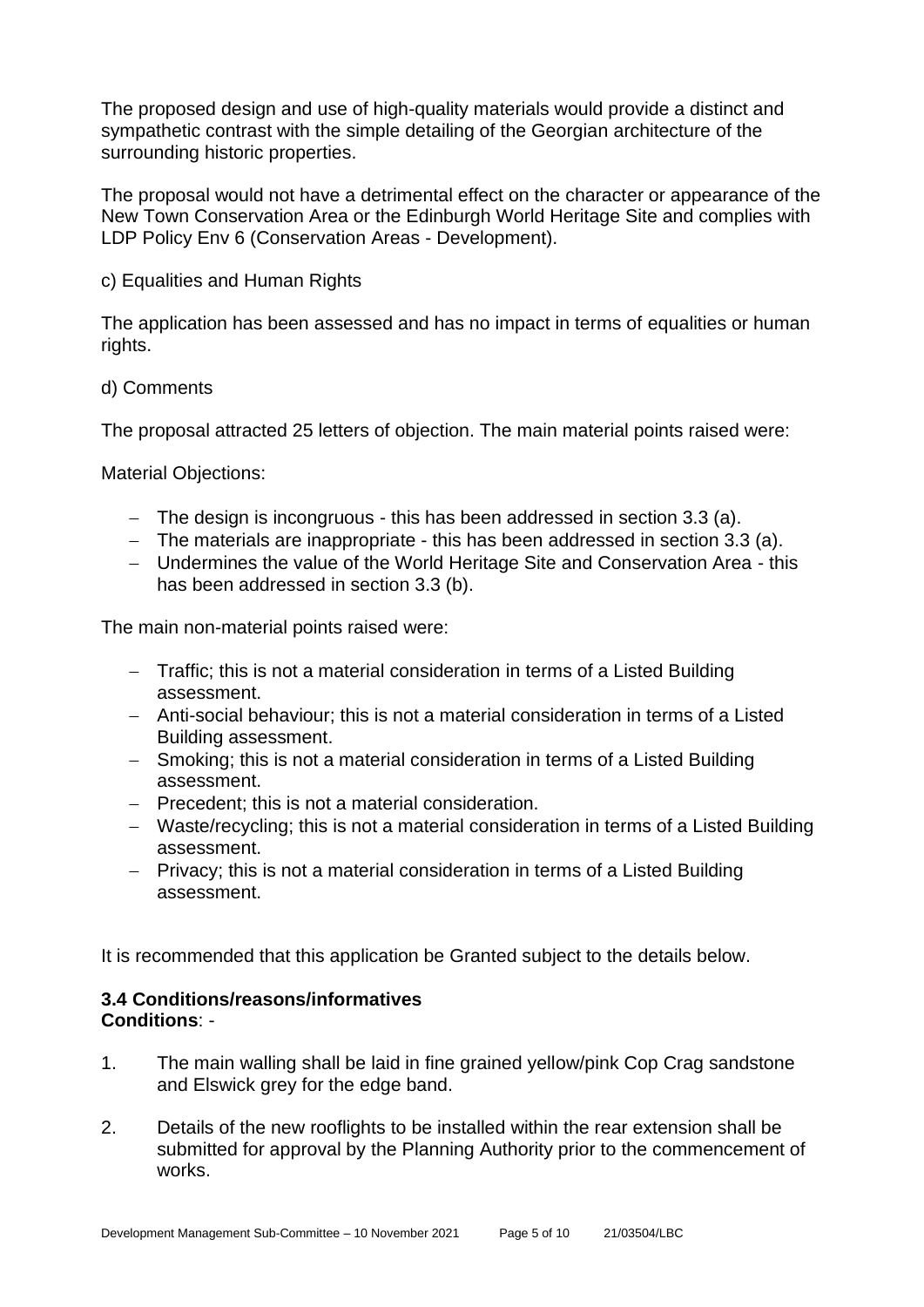#### **Reasons**: -

- 1. In order to safeguard the character of the statutorily listed building.
- 2. In order to safeguard the character of the statutorily listed building.

#### **Informatives**

It should be noted that:

- 1. The works hereby permitted shall be commenced no later than the expiration of three years from the date of this consent.
- 2. This consent is for listed building consent only. Work must not begin until other necessary consents, e.g., planning permission, have been obtained.

# **Financial impact**

#### **4.1 The financial impact has been assessed as follows:**

There are no financial implications to the Council.

# **Risk, Policy, compliance and governance impact**

**5.1** Provided planning applications are determined in accordance with statutory legislation, the level of risk is low.

#### **Equalities impact**

#### **6.1 The equalities impact has been assessed as follows:**

The application has been assessed and has no impact in terms of equalities or human rights.

#### **Sustainability impact**

#### **7.1 The sustainability impact has been assessed as follows:**

This application is not subject to the sustainability requirements of the Edinburgh Design Guidance.

# **Consultation and engagement**

#### **8.1 Pre-Application Process**

Pre-application discussions took place on this application.

#### **8.2 Publicity summary of representations and Community Council comments**

Twenty Five objection comments have been received.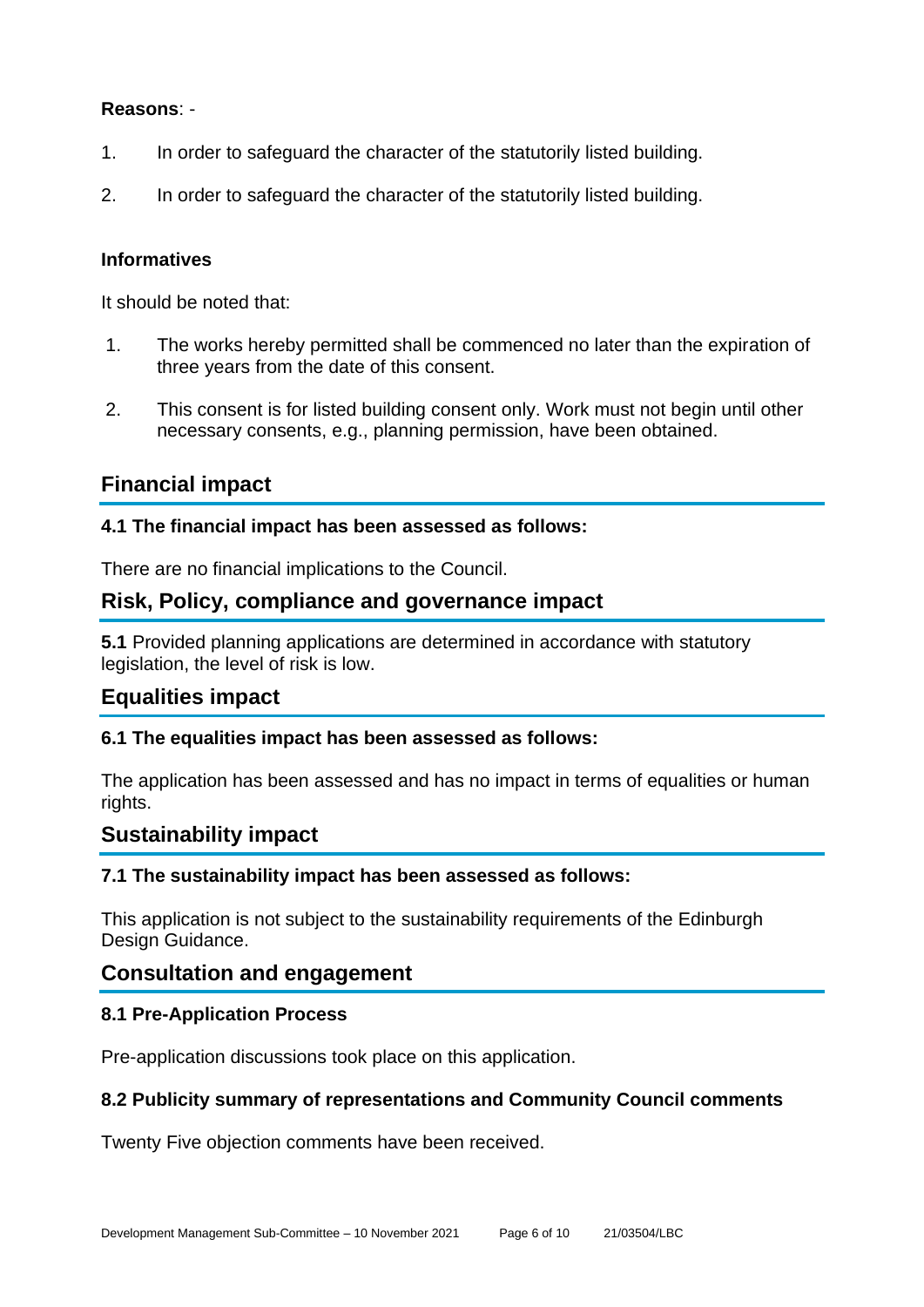# **Background reading/external references**

- To view details of the application, go to
- [Planning and Building Standards online services](https://citydev-portal.edinburgh.gov.uk/idoxpa-web/search.do?action=simple&searchType=Application)
- [Planning guidelines](http://www.edinburgh.gov.uk/planningguidelines)
- [Conservation Area Character Appraisals](http://www.edinburgh.gov.uk/characterappraisals)
- [Edinburgh Local Development Plan](http://www.edinburgh.gov.uk/localdevelopmentplan)
- **[Scottish Planning Policy](http://www.scotland.gov.uk/Topics/Built-Environment/planning/Policy)**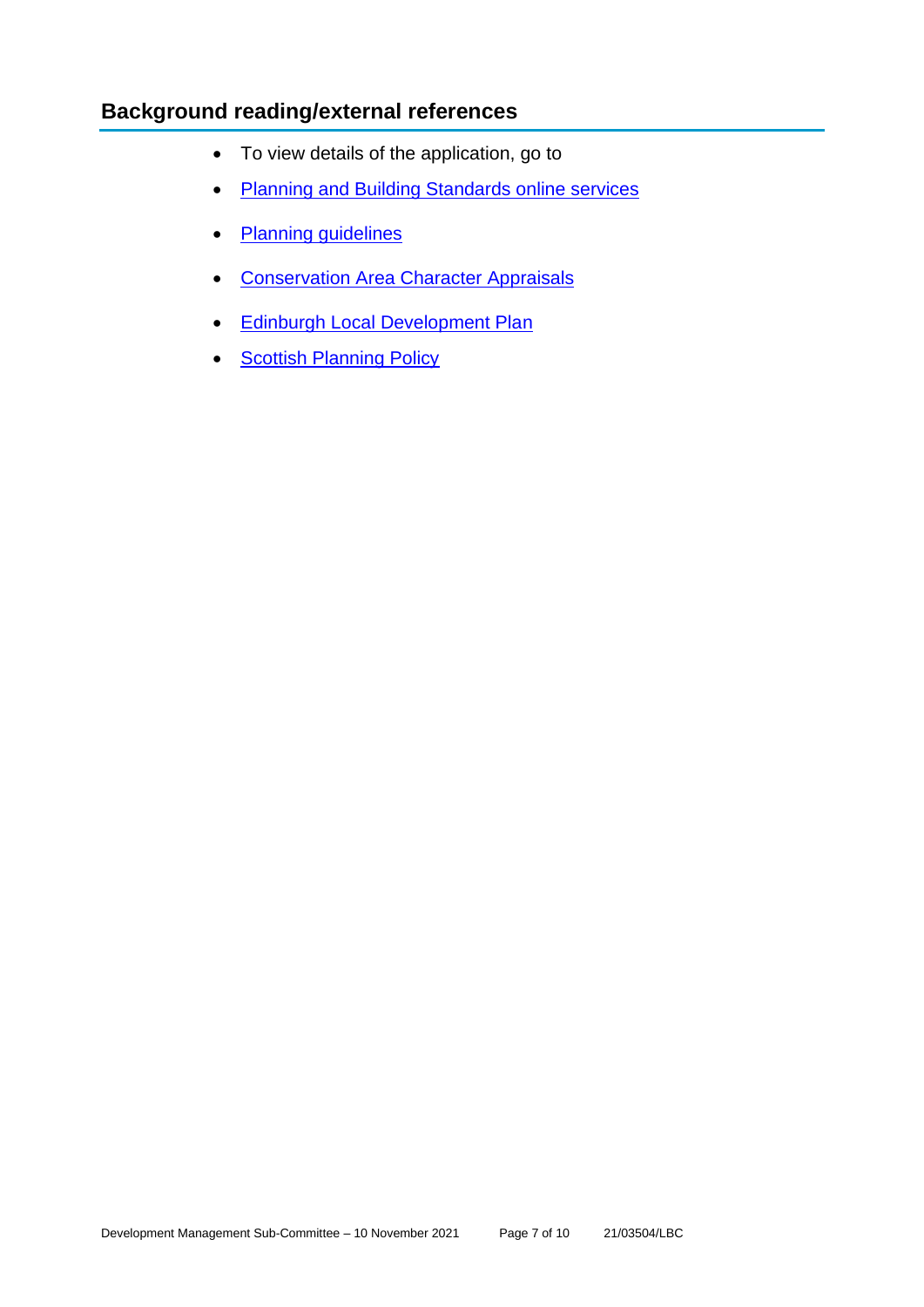| <b>Statutory Development</b><br><b>Plan Provision</b> | The site is located within the Edinburgh Local<br>Development Plan area. |
|-------------------------------------------------------|--------------------------------------------------------------------------|
| Date registered                                       | 28 June 2021                                                             |
| <b>Drawing numbers/Scheme</b>                         | $01 - 06$                                                                |
|                                                       | Scheme 1                                                                 |

**David Givan** Chief Planning Officer PLACE The City of Edinburgh Council

Contact: Adam Gloser, Assistant Planner E-mail:adam.gloser@edinburgh.gov.uk

# **Links - Policies**

#### **Relevant Policies:**

#### **Relevant policies of the Local Development Plan.**

LDP Policy Env 1 (World Heritage Site) protects the quality of the World Heritage Site and its setting.

LDP Policy Env 4 (Listed Buildings - Alterations and Extensions) identifies the circumstances in which alterations and extensions to listed buildings will be permitted.

LDP Policy Env 6 (Conservation Areas - Development) sets out criteria for assessing development in a conservation area.

#### **Relevant Government Guidance on Historic Environment.**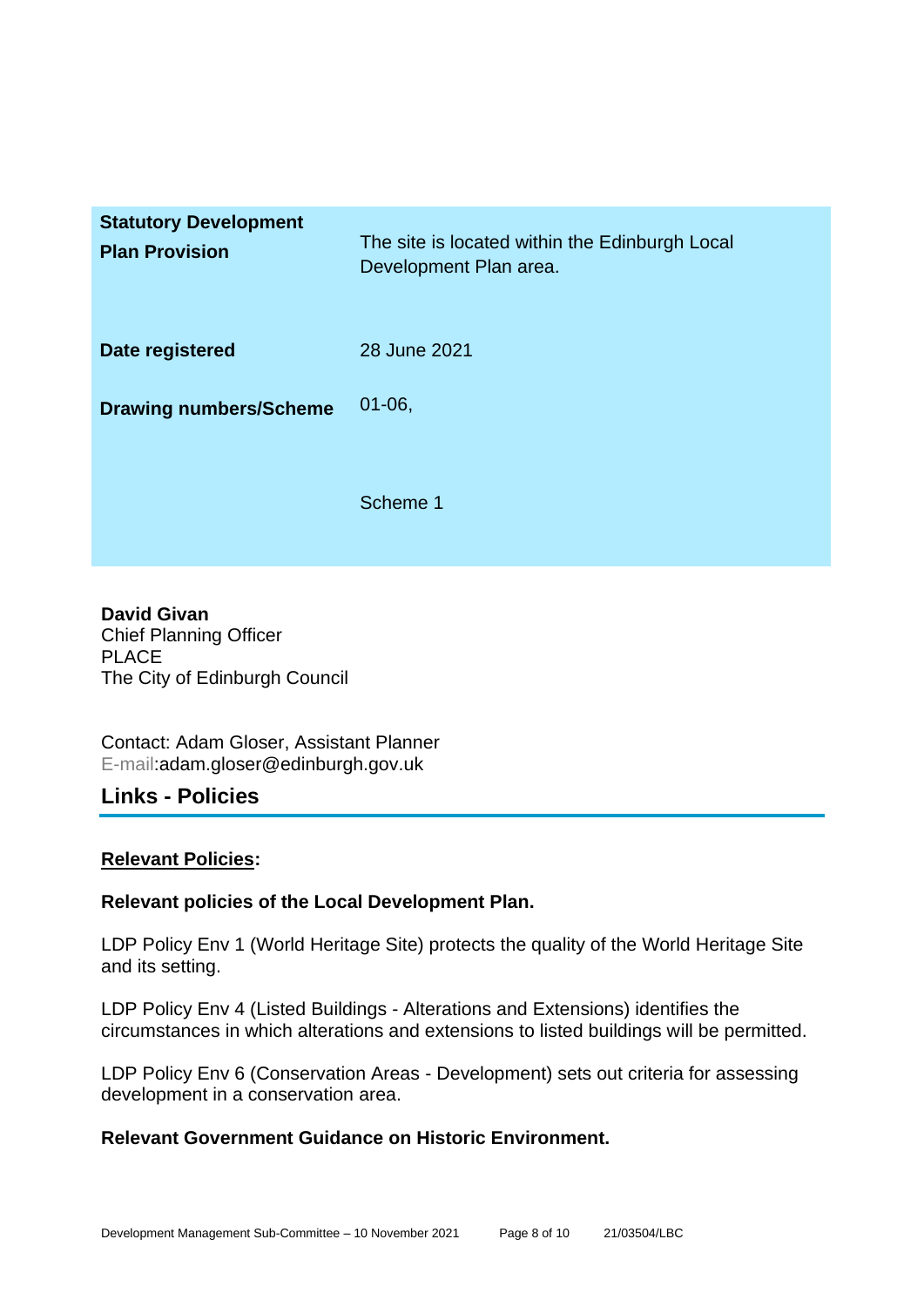Planning Advice Note 71 on Conservation Area Management recognises conservation areas need to adapt and develop in response to the modern-day needs and aspirations of living and working communities.

Managing Change in the Historic Environment: Interiors sets out Government guidance on the principles that apply to alterations to the interiors of listed buildings.

#### **Relevant Non-Statutory Guidelines**

**Non-statutory guidelines** 'LISTED BUILDINGS AND CONSERVATION AREAS' provides guidance on repairing, altering or extending listed buildings and unlisted buildings in conservation areas.

#### **Other Relevant policy guidance**

**The New Town Conservation Area Character Appraisal** states that the area is typified by the formal plan layout, spacious stone built terraces, broad streets and an overall classical elegance. The buildings are of a generally consistent three storey and basement scale, with some four storey corner and central pavilions.